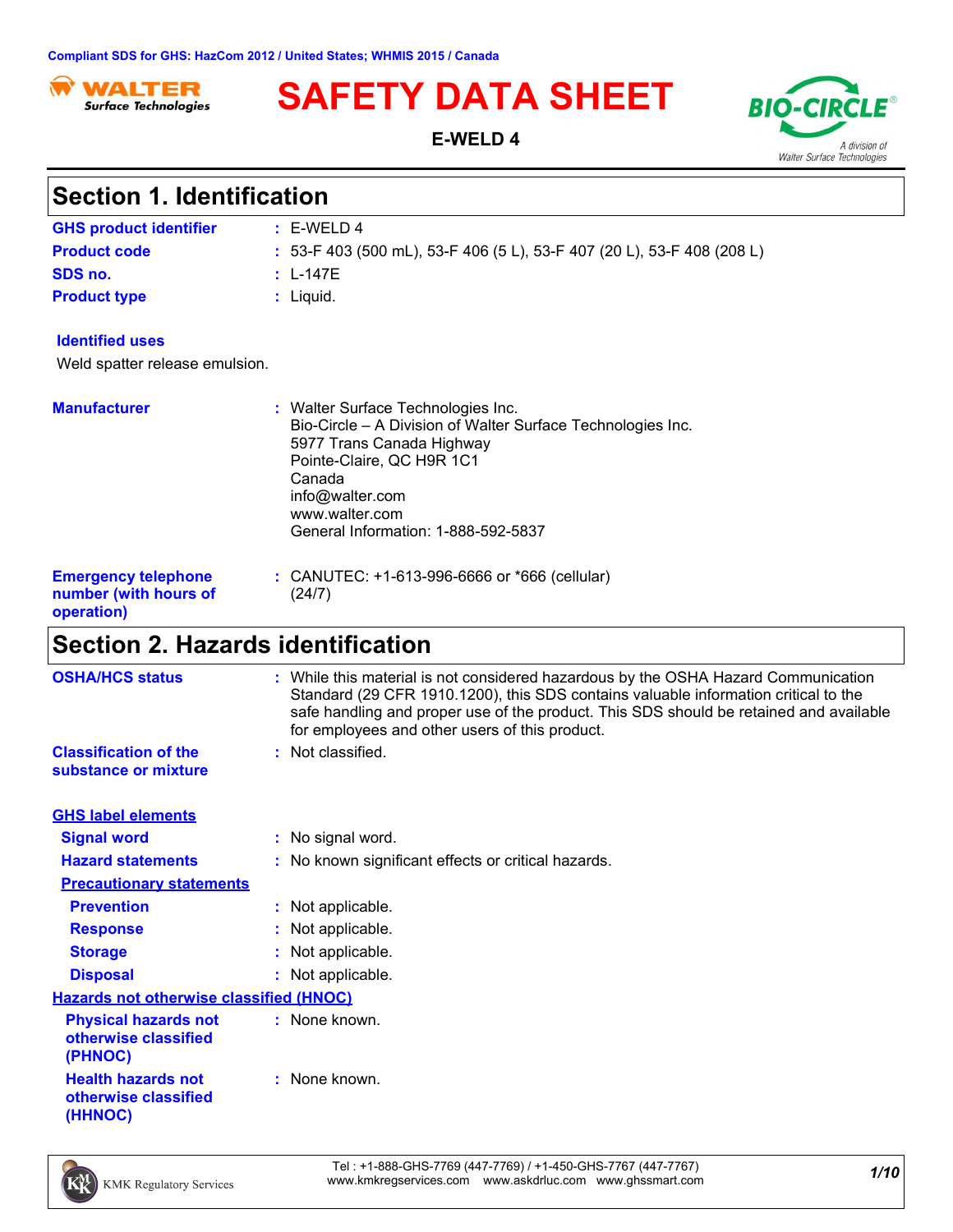

### **Section 3. Composition/information on ingredients**

- **Substance/mixture**
- **:** Mixture
- **Product code :** 53-F 403 (500 mL), 53-F 406 (5 L), 53-F 407 (20 L), 53-F 408 (208 L)

### **CAS number/other identifiers**

| <b>CAS number</b> |
|-------------------|
|                   |

**:** Not applicable.

| Ingredient name     | - 0<br>70 | <b>CAS number</b> |
|---------------------|-----------|-------------------|
| Polyethylene Glycol | ' - L     | 25322-68-3        |

**Any concentration shown as a range is to protect confidentiality or is due to batch variation.**

**There are no additional ingredients present which, within the current knowledge of the supplier and in the concentrations applicable, are classified as hazardous to health or the environment and hence require reporting in this section.**

**Occupational exposure limits, if available, are listed in Section 8.**

### **Section 4. First aid measures**

#### **Ingestion 19.1 The Control of the Victor Control of the Union State of the State of the State of the State of the State of the State of the State of the State of the State of the State of the State of the State of the S** comfortable for breathing. If material has been swallowed and the exposed person is conscious, give small quantities of water to drink. Do not induce vomiting unless directed to do so by medical personnel. Get medical attention if symptoms occur. **:** Immediately flush eyes with plenty of water, occasionally lifting the upper and lower eyelids. Get medical attention if irritation occurs. Flush contaminated skin with plenty of water. Get medical attention if symptoms occur. **:** Remove victim to fresh air and keep at rest in a position comfortable for breathing. Get **:** medical attention if symptoms occur. **Eye contact Skin contact Inhalation Description of necessary first aid measures**

| <b>Most important symptoms/effects, acute and delayed</b> |                                                                                                                                |
|-----------------------------------------------------------|--------------------------------------------------------------------------------------------------------------------------------|
| <b>Potential acute health effects</b>                     |                                                                                                                                |
| Eye contact                                               | : No known significant effects or critical hazards.                                                                            |
| <b>Inhalation</b>                                         | : No known significant effects or critical hazards.                                                                            |
| <b>Skin contact</b>                                       | : No known significant effects or critical hazards.                                                                            |
| <b>Ingestion</b>                                          | : No known significant effects or critical hazards.                                                                            |
| <b>Over-exposure signs/symptoms</b>                       |                                                                                                                                |
| Eye contact                                               | : No known significant effects or critical hazards.                                                                            |
| <b>Inhalation</b>                                         | : No known significant effects or critical hazards.                                                                            |
| <b>Skin contact</b>                                       | : No known significant effects or critical hazards.                                                                            |
| <b>Ingestion</b>                                          | : No known significant effects or critical hazards.                                                                            |
|                                                           | Indication of immediate medical attention and special treatment needed, if necessary                                           |
| <b>Notes to physician</b>                                 | : Treat symptomatically. Contact poison treatment specialist immediately if large<br>quantities have been ingested or inhaled. |
| <b>Specific treatments</b>                                | : No specific treatment.                                                                                                       |
| <b>Protection of first-aiders</b>                         | : No action shall be taken involving any personal risk or without suitable training.                                           |

**See toxicological information (Section 11)**

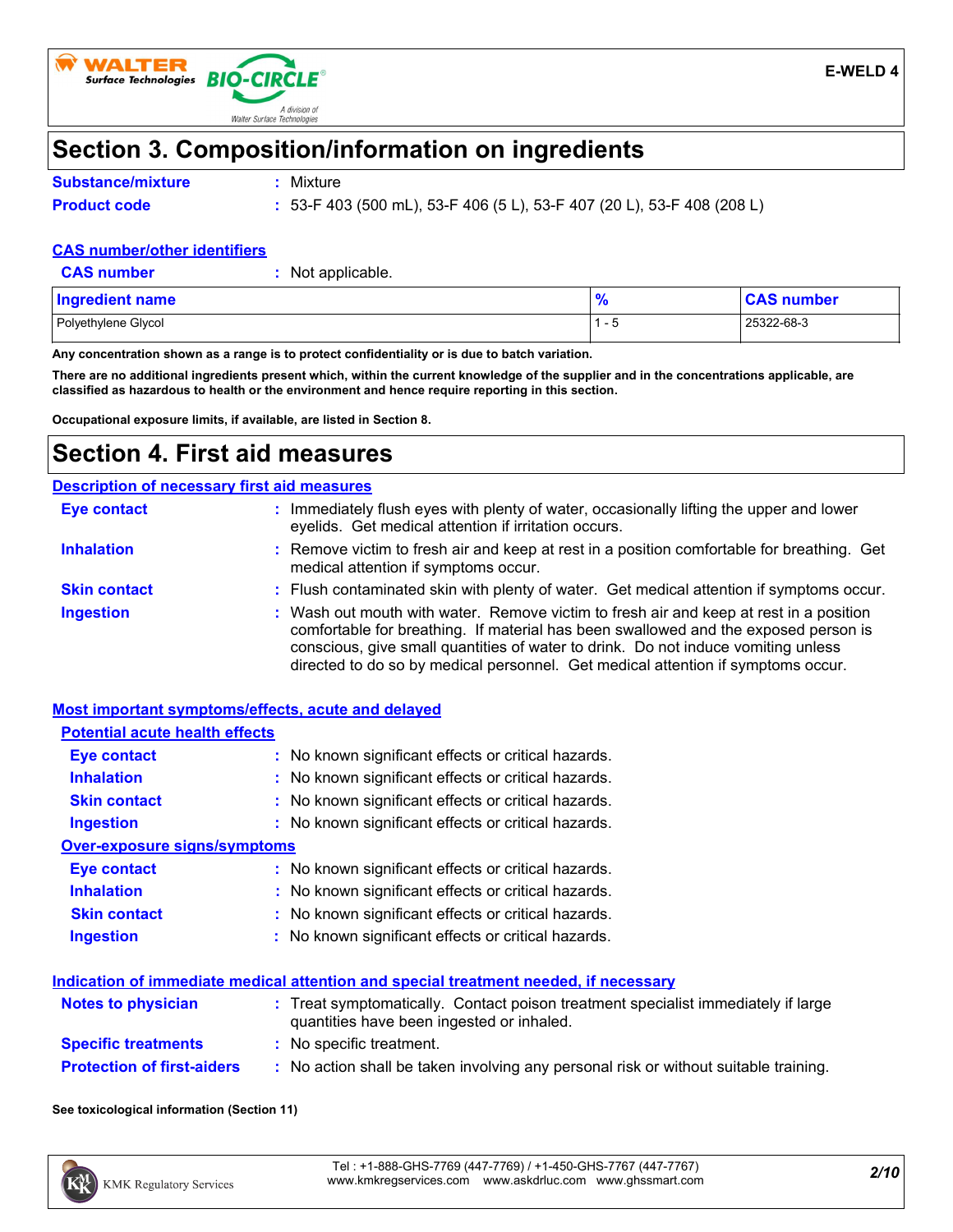

# **Section 5. Fire-fighting measures**

| <b>Extinguishing media</b>                               |                                                                                                                                                                          |
|----------------------------------------------------------|--------------------------------------------------------------------------------------------------------------------------------------------------------------------------|
| <b>Suitable extinguishing</b><br>media                   | : Use an extinguishing agent suitable for the surrounding fire.                                                                                                          |
| Unsuitable extinguishing<br>media                        | : None known.                                                                                                                                                            |
| <b>Specific hazards arising</b><br>from the chemical     | : No specific fire or explosion hazard.                                                                                                                                  |
| <b>Hazardous thermal</b><br>decomposition products       | : Decomposition products may include the following materials:<br>carbon dioxide<br>carbon monoxide                                                                       |
| <b>Special protective actions</b><br>for fire-fighters   | : No special measures are required.                                                                                                                                      |
| <b>Special protective</b><br>equipment for fire-fighters | : Fire-fighters should wear appropriate protective equipment and self-contained breathing<br>apparatus (SCBA) with a full face-piece operated in positive pressure mode. |

# **Section 6. Accidental release measures**

| <b>Personal precautions, protective equipment and emergency procedures</b> |  |                                                                                                                                                                                                                                                                                                                                                                                                                                                                                                                                                                                            |  |  |
|----------------------------------------------------------------------------|--|--------------------------------------------------------------------------------------------------------------------------------------------------------------------------------------------------------------------------------------------------------------------------------------------------------------------------------------------------------------------------------------------------------------------------------------------------------------------------------------------------------------------------------------------------------------------------------------------|--|--|
| For non-emergency<br>personnel                                             |  | : No action shall be taken involving any personal risk or without suitable training. Keep<br>unnecessary and unprotected personnel from entering. Do not touch or walk through<br>spilled material. Put on appropriate personal protective equipment.                                                                                                                                                                                                                                                                                                                                      |  |  |
|                                                                            |  | For emergency responders : If specialized clothing is required to deal with the spillage, take note of any information in<br>Section 8 on suitable and unsuitable materials. See also the information in "For non-<br>emergency personnel".                                                                                                                                                                                                                                                                                                                                                |  |  |
| <b>Environmental precautions</b>                                           |  | : Avoid dispersal of spilled material and runoff and contact with soil, waterways, drains<br>and sewers. Inform the relevant authorities if the product has caused environmental<br>pollution (sewers, waterways, soil or air).                                                                                                                                                                                                                                                                                                                                                            |  |  |
| <b>Methods and materials for containment and cleaning up</b>               |  |                                                                                                                                                                                                                                                                                                                                                                                                                                                                                                                                                                                            |  |  |
| <b>Small spill</b>                                                         |  | : Stop leak if without risk. Move containers from spill area. Dilute with water and mop up<br>if water-soluble. Alternatively, or if water-insoluble, absorb with an inert dry material and<br>place in an appropriate waste disposal container. Dispose of via a licensed waste<br>disposal contractor.                                                                                                                                                                                                                                                                                   |  |  |
| <b>Large spill</b>                                                         |  | : Stop leak if without risk. Move containers from spill area. Prevent entry into sewers,<br>water courses, basements or confined areas. Wash spillages into an effluent treatment<br>plant or proceed as follows. Contain and collect spillage with non-combustible,<br>absorbent material e.g. sand, earth, vermiculite or diatomaceous earth and place in<br>container for disposal according to local regulations (see Section 13). Dispose of via a<br>licensed waste disposal contractor. Note: see Section 1 for emergency contact<br>information and Section 13 for waste disposal. |  |  |

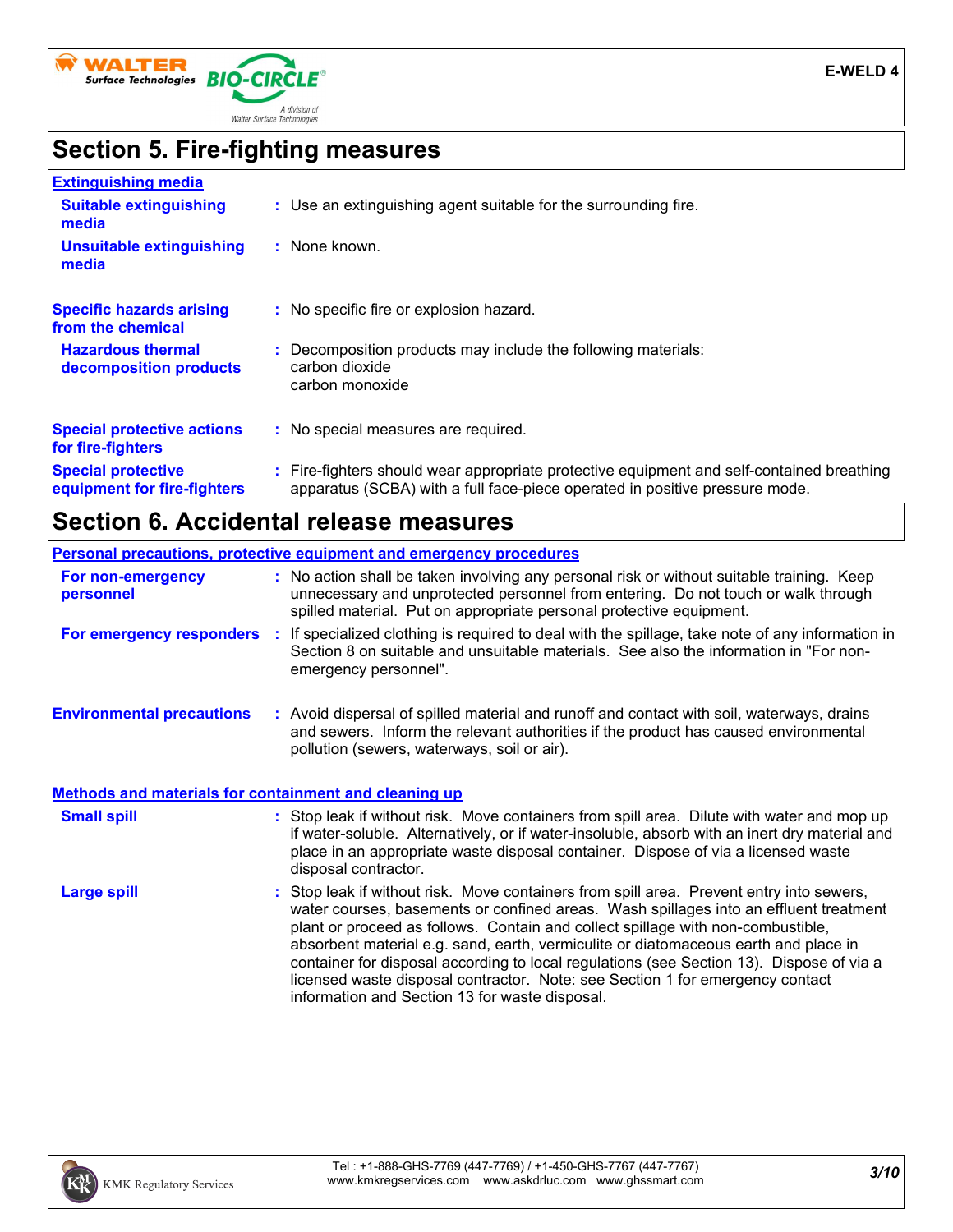

# **Section 7. Handling and storage**

| <b>Precautions for safe handling</b>                                             |                                                                                                                                                                                                                                                                                                                                                                                                                                                                                                               |
|----------------------------------------------------------------------------------|---------------------------------------------------------------------------------------------------------------------------------------------------------------------------------------------------------------------------------------------------------------------------------------------------------------------------------------------------------------------------------------------------------------------------------------------------------------------------------------------------------------|
| <b>Protective measures</b>                                                       | : Put on appropriate personal protective equipment (see Section 8).                                                                                                                                                                                                                                                                                                                                                                                                                                           |
| <b>Advice on general</b><br>occupational hygiene                                 | : Eating, drinking and smoking should be prohibited in areas where this material is<br>handled, stored and processed. Workers should wash hands and face before eating,<br>drinking and smoking. See also Section 8 for additional information on hygiene<br>measures.                                                                                                                                                                                                                                        |
| <b>Conditions for safe storage,</b><br>including any<br><b>incompatibilities</b> | : Store in accordance with local regulations. Store in original container protected from<br>direct sunlight in a dry, cool and well-ventilated area, away from incompatible materials<br>(see Section 10) and food and drink. Keep container tightly closed and sealed until<br>ready for use. Containers that have been opened must be carefully resealed and kept<br>upright to prevent leakage. Do not store in unlabeled containers. Use appropriate<br>containment to avoid environmental contamination. |

## **Section 8. Exposure controls/personal protection**

#### **Control parameters**

### **United States**

#### **Occupational exposure limits**

| <b>Ingredient name</b>                                  |  |                                                                                                                                                                                                                                                                                                                                                     | <b>Exposure limits</b><br>AIHA WEEL (United States, 10/2011).<br>TWA: 10 mg/m <sup>3</sup> 8 hours. Form: Aerosol                                                                                                                                       |  |
|---------------------------------------------------------|--|-----------------------------------------------------------------------------------------------------------------------------------------------------------------------------------------------------------------------------------------------------------------------------------------------------------------------------------------------------|---------------------------------------------------------------------------------------------------------------------------------------------------------------------------------------------------------------------------------------------------------|--|
| Polyethylene Glycol                                     |  |                                                                                                                                                                                                                                                                                                                                                     |                                                                                                                                                                                                                                                         |  |
| <b>Canada</b>                                           |  |                                                                                                                                                                                                                                                                                                                                                     |                                                                                                                                                                                                                                                         |  |
| <b>Occupational exposure limits</b>                     |  |                                                                                                                                                                                                                                                                                                                                                     |                                                                                                                                                                                                                                                         |  |
| None.                                                   |  |                                                                                                                                                                                                                                                                                                                                                     |                                                                                                                                                                                                                                                         |  |
| <b>Appropriate engineering</b><br>controls<br>required. |  |                                                                                                                                                                                                                                                                                                                                                     | Ensure adequate ventilation. No personal respiratory protective equipment normally                                                                                                                                                                      |  |
| <b>Environmental exposure</b><br><b>controls</b>        |  |                                                                                                                                                                                                                                                                                                                                                     | Emissions from ventilation or work process equipment should be checked to ensure<br>they comply with the requirements of environmental protection legislation.                                                                                          |  |
| <b>Individual protection measures</b>                   |  |                                                                                                                                                                                                                                                                                                                                                     |                                                                                                                                                                                                                                                         |  |
| <b>Hygiene measures</b>                                 |  |                                                                                                                                                                                                                                                                                                                                                     | Wash hands, forearms and face thoroughly after handling chemical products, before<br>eating, smoking and using the lavatory and at the end of the working period.<br>Appropriate techniques should be used to remove potentially contaminated clothing. |  |
| <b>Eye/face protection</b>                              |  | Safety eyewear complying with an approved standard should be used when a risk<br>assessment indicates this is necessary to avoid exposure to liquid splashes, mists,<br>gases or dusts. If contact is possible, the following protection should be worn, unless<br>the assessment indicates a higher degree of protection: chemical splash goggles. |                                                                                                                                                                                                                                                         |  |
| <b>Skin protection</b>                                  |  |                                                                                                                                                                                                                                                                                                                                                     |                                                                                                                                                                                                                                                         |  |
| <b>Hand protection</b>                                  |  | necessary.                                                                                                                                                                                                                                                                                                                                          | : Chemical-resistant, impervious gloves complying with an approved standard should be<br>worn at all times when handling chemical products if a risk assessment indicates this is                                                                       |  |
| <b>Body protection</b>                                  |  | handling this product.                                                                                                                                                                                                                                                                                                                              | Personal protective equipment for the body should be selected based on the task being<br>performed and the risks involved and should be approved by a specialist before                                                                                 |  |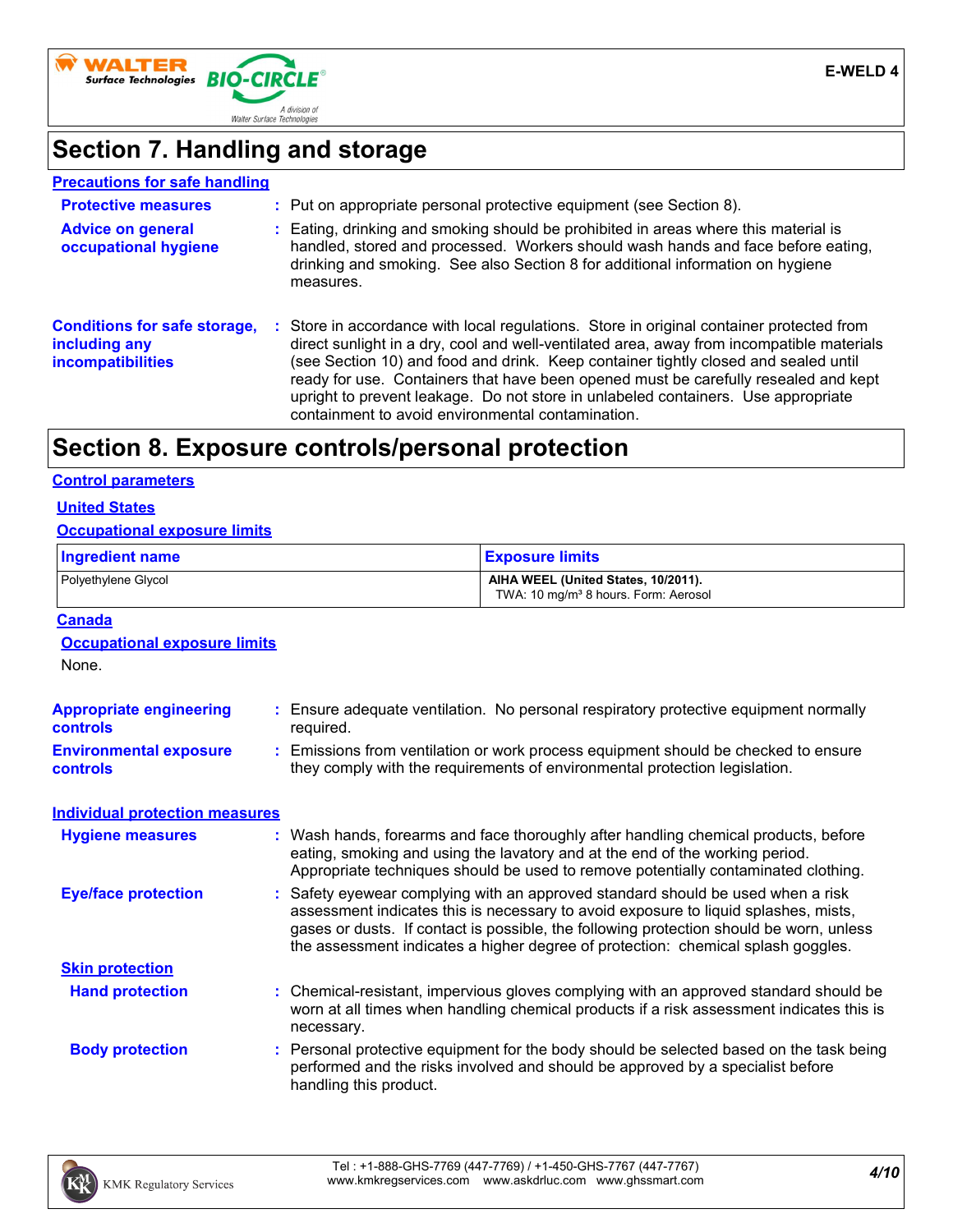

### **Section 8. Exposure controls/personal protection**

| <b>Other skin protection</b>  | Appropriate footwear and any additional skin protection measures should be selected                                                                                                   |
|-------------------------------|---------------------------------------------------------------------------------------------------------------------------------------------------------------------------------------|
|                               | based on the task being performed and the risks involved and should be approved by a<br>specialist before handling this product.                                                      |
| <b>Respiratory protection</b> | : Use a NIOSH/MSHA approved respirator if there is a risk of exposure at levels<br>exceeding the exposure limits. Advice should be sought from respiratory protection<br>specialists. |

### **Section 9. Physical and chemical properties**

| <b>Appearance</b>                                 |                                                               |
|---------------------------------------------------|---------------------------------------------------------------|
| <b>Physical state</b>                             | : Liquid.                                                     |
| <b>Color</b>                                      | Milky white.                                                  |
| Odor                                              | Citrus.                                                       |
| <b>Odor threshold</b>                             | Not available.                                                |
| рH                                                | :9                                                            |
| <b>Melting point</b>                              | : $0^{\circ}$ C (32 $^{\circ}$ F)                             |
| <b>Boiling point</b>                              | : $98^{\circ}$ C (208.4 $^{\circ}$ F)                         |
| <b>Flash point</b>                                | : Not available.                                              |
| <b>Evaporation rate</b>                           | : Not available.                                              |
| <b>Flammability (solid, gas)</b>                  | : Not available.                                              |
| Lower and upper explosive<br>(flammable) limits   | $:$ Not available.                                            |
| <b>Vapor pressure</b>                             | : Not available.                                              |
| <b>Vapor density</b>                              | : Not available.                                              |
| <b>Relative density</b>                           | : $0.99$ g/ml @ 20°C (68°F)                                   |
| <b>Solubility</b>                                 | Soluble in the following materials: cold water and hot water. |
| <b>Partition coefficient: n-</b><br>octanol/water | : Not available.                                              |
| <b>Auto-ignition temperature</b>                  | : Not available.                                              |
| <b>Decomposition temperature</b>                  | $:$ Not available.                                            |
| <b>Viscosity</b>                                  | : Not available.                                              |
| <b>VOC content (g/l)</b>                          | : 0                                                           |

### **Section 10. Stability and reactivity**

| <b>Reactivity</b>                                   | : No specific test data related to reactivity available for this product or its ingredients. |
|-----------------------------------------------------|----------------------------------------------------------------------------------------------|
| <b>Chemical stability</b>                           | : The product is stable.                                                                     |
| <b>Possibility of hazardous</b><br><b>reactions</b> | : Under normal conditions of storage and use, hazardous reactions will not occur.            |
| <b>Conditions to avoid</b>                          | No specific data.<br>÷.                                                                      |
| Incompatible materials                              | Not available.                                                                               |

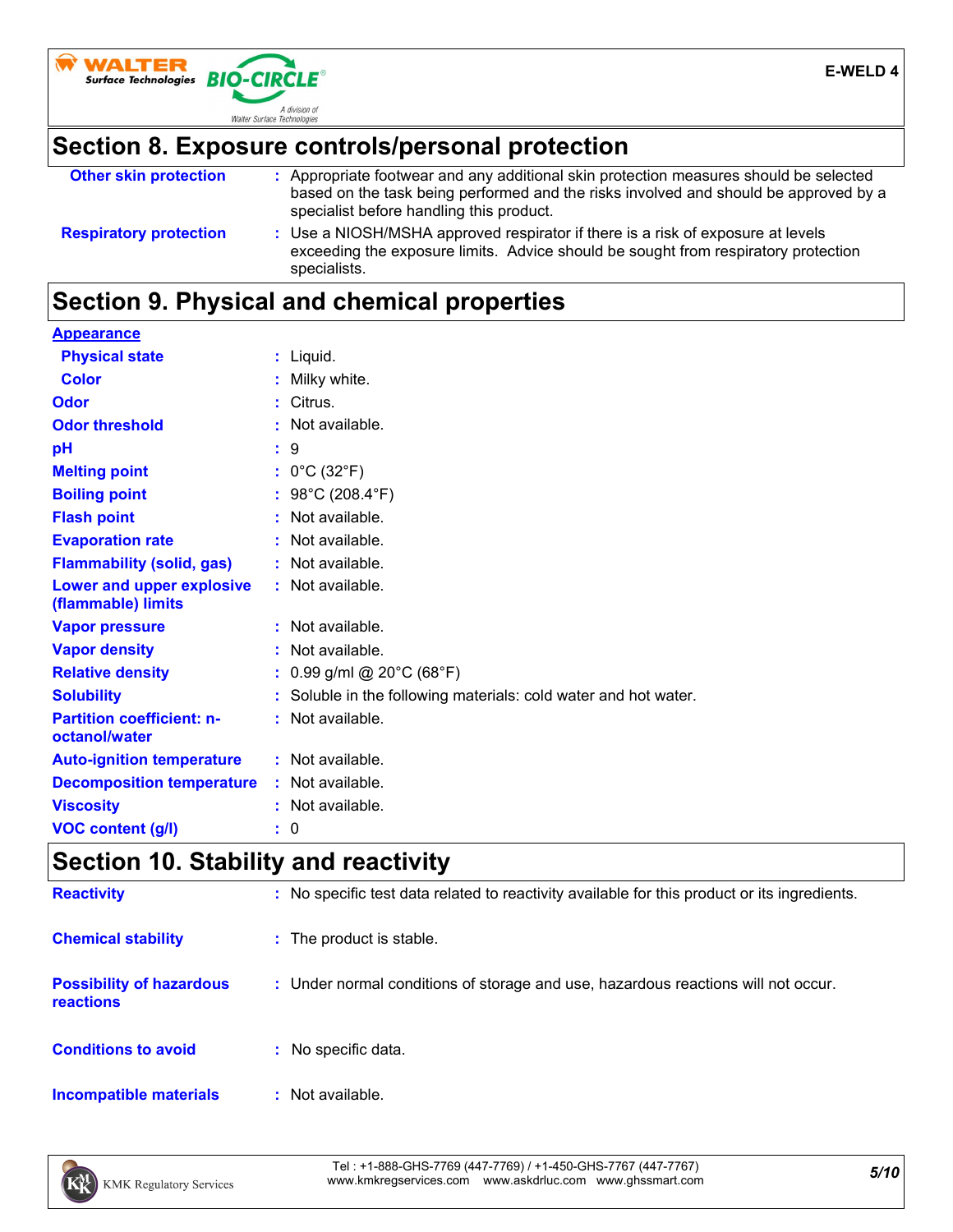

### **Section 10. Stability and reactivity**

**Hazardous decomposition products**

Under normal conditions of storage and use, hazardous decomposition products should **:** not be produced.

### **Section 11. Toxicological information**

#### **Information on toxicological effects**

#### **Acute toxicity**

There is no data available.

### **Irritation/Corrosion**

| <b>Product/ingredient name</b> | <b>Result</b>                                                                                    | <b>Species</b>                       | <b>Score</b> | <b>Exposure</b>                                          | <b>Observation</b> |
|--------------------------------|--------------------------------------------------------------------------------------------------|--------------------------------------|--------------|----------------------------------------------------------|--------------------|
| Polyethylene Glycol            | Eves - Mild irritant<br>Eves - Mild irritant<br>l Skin - Mild irritant<br>l Skin - Mild irritant | Rabbit<br>Rabbit<br>Rabbit<br>Rabbit |              | 24 hours 500 mg<br>500 mg<br>$24$ hours 500 mg<br>500 mg |                    |

#### **Sensitization**

There is no data available.

#### **Carcinogenicity**

There is no data available.

#### **Specific target organ toxicity (single exposure)**

| <b>Name</b>         | <b>Category</b> | <b>Route of</b><br>exposure | <b>Target organs</b>         |
|---------------------|-----------------|-----------------------------|------------------------------|
| Polyethylene Glycol | Category 3      | Not applicable.             | Respiratory tract irritation |

#### **Specific target organ toxicity (repeated exposure)**

There is no data available.

#### **Aspiration hazard**

There is no data available.

| Information on the likely<br>routes of exposure | : Dermal contact. Eye contact. Inhalation. Ingestion. |
|-------------------------------------------------|-------------------------------------------------------|
| <b>Potential acute health effects</b>           |                                                       |
| Eye contact                                     | : No known significant effects or critical hazards.   |

| <b>Inhalation</b>   | : No known significant effects or critical hazards. |
|---------------------|-----------------------------------------------------|
| <b>Skin contact</b> | : No known significant effects or critical hazards. |
| Ingestion           | : No known significant effects or critical hazards. |

#### **Symptoms related to the physical, chemical and toxicological characteristics**

| <b>Eye contact</b>  | : No known significant effects or critical hazards. |
|---------------------|-----------------------------------------------------|
| <b>Inhalation</b>   | : No known significant effects or critical hazards. |
| <b>Skin contact</b> | : No known significant effects or critical hazards. |
| <b>Ingestion</b>    | : No known significant effects or critical hazards. |

#### **Delayed and immediate effects and also chronic effects from short and long term exposure**

| <b>Short term exposure</b>            |                                                     |
|---------------------------------------|-----------------------------------------------------|
| <b>Potential immediate</b><br>effects | : No known significant effects or critical hazards. |

*6/10* Tel : +1-888-GHS-7769 (447-7769) / +1-450-GHS-7767 (447-7767) www.kmkregservices.com www.askdrluc.com www.ghssmart.com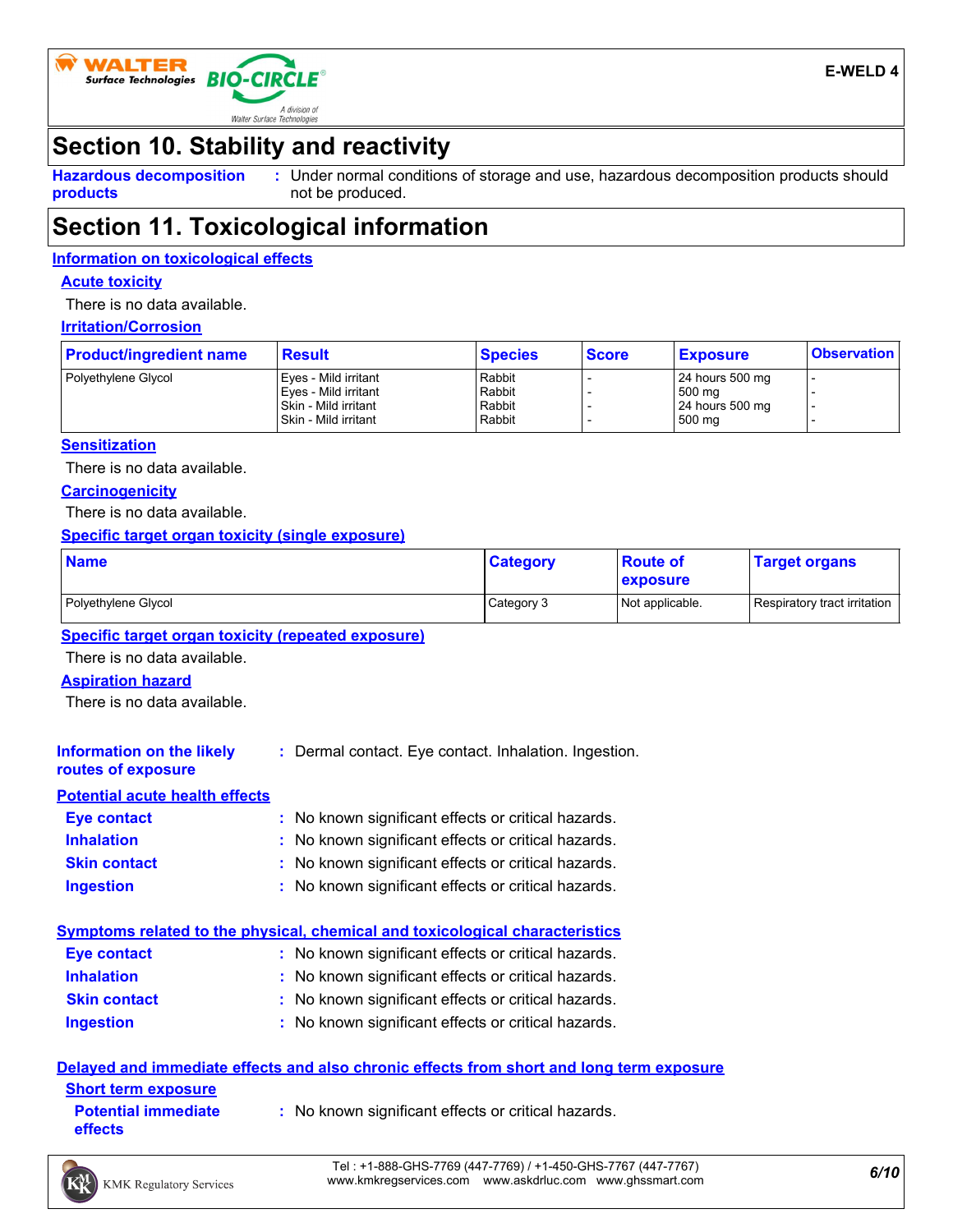

### **Section 11. Toxicological information**

| : No known significant effects or critical hazards. |
|-----------------------------------------------------|
|                                                     |
| : No known significant effects or critical hazards. |
| : No known significant effects or critical hazards. |
| <b>Potential chronic health effects</b>             |
| : No known significant effects or critical hazards. |
| : No known significant effects or critical hazards. |
| : No known significant effects or critical hazards. |
| : No known significant effects or critical hazards. |
| : No known significant effects or critical hazards. |
| : No known significant effects or critical hazards. |
|                                                     |

#### **Numerical measures of toxicity**

**Acute toxicity estimates**

There is no data available.

### **Section 12. Ecological information**

#### **Toxicity**

| <b>Product/ingredient name</b> | <b>Result</b>                        | <b>Species</b>            | <b>Exposure</b> |
|--------------------------------|--------------------------------------|---------------------------|-----------------|
| Polyethylene Glycol            | Acute LC50 >1000000 µg/L Fresh water | Fish - Salmo salar - Parr | 96 hours        |

#### **Persistence and degradability**

| <b>Product/ingredient name</b> | <b>Aquatic half-life</b> | <b>Photolysis</b>          | Biodegradability |
|--------------------------------|--------------------------|----------------------------|------------------|
| E-WELD 4                       |                          | $>95\%$ ; 28 to 100 day(s) | Readily          |

#### **Bioaccumulative potential**

| <b>Product/ingredient name</b> | ∣ LoqP <sub>ow</sub> | <b>BCF</b> | <b>Potential</b> |
|--------------------------------|----------------------|------------|------------------|
| Polyethylene Glycol            |                      | າ າ<br>◡.∠ | low              |

**Mobility in soil**

**Soil/water partition coefficient (KOC)**

**:** Not available.

**Other adverse effects** : No known significant effects or critical hazards.

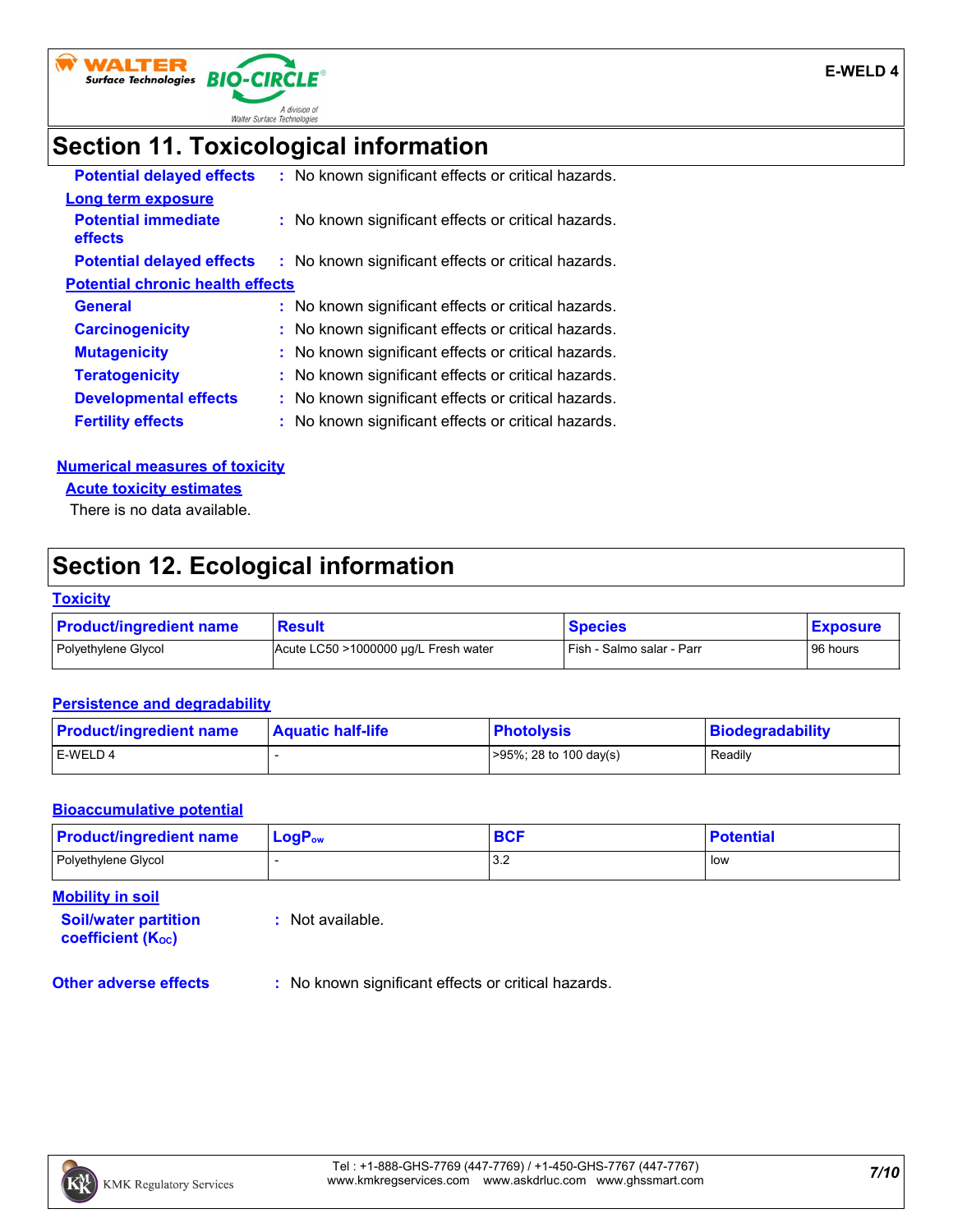

### **Section 13. Disposal considerations**

#### **Disposal methods :**

The generation of waste should be avoided or minimized wherever possible. Disposal of this product, solutions and any by-products should comply with the requirements of environmental protection and waste disposal legislation and any regional local authority requirements. Dispose of surplus and non-recyclable products via a licensed waste disposal contractor. Waste should not be disposed of untreated to the sewer unless fully compliant with the requirements of all authorities with jurisdiction. Waste packaging should be recycled. Incineration or landfill should only be considered when recycling is not feasible. This material and its container must be disposed of in a safe way. Empty containers or liners may retain some product residues. Avoid dispersal of spilled material and runoff and contact with soil, waterways, drains and sewers.

### **Section 14. Transport information**

|                                      | <b>DOT</b>               | <b>TDG</b>               | <b>IMDG</b>    | <b>IATA</b>              |
|--------------------------------------|--------------------------|--------------------------|----------------|--------------------------|
| <b>UN number</b>                     | Not regulated.           | Not regulated.           | Not regulated. | Not regulated.           |
| <b>UN proper</b><br>shipping name    |                          | -                        |                |                          |
| <b>Transport</b><br>hazard class(es) |                          | $\overline{\phantom{0}}$ |                |                          |
| <b>Packing group</b>                 | $\overline{\phantom{a}}$ | $\overline{\phantom{a}}$ |                | $\overline{\phantom{0}}$ |
| <b>Environmental</b><br>hazards      | No.                      | No.                      | No.            | No.                      |
| <b>Additional</b><br>information     |                          |                          |                |                          |

**AERG :** Not applicable.

**Special precautions for user Transport within user's premises:** always transport in closed containers that are **:** upright and secure. Ensure that persons transporting the product know what to do in the event of an accident or spillage. Protect from freezing. Freezing will damage product and render it unusable.

**Transport in bulk according to Annex II of MARPOL and the IBC Code :** Not available.

### **Section 15. Regulatory information**

| <b>U.S. Federal regulations</b>                                                   | : TSCA 8(a) PAIR: Glutaral<br>United States inventory (TSCA 8b): All components are listed or exempted. |
|-----------------------------------------------------------------------------------|---------------------------------------------------------------------------------------------------------|
| <b>Clean Air Act Section 112</b><br>(b) Hazardous Air<br><b>Pollutants (HAPs)</b> | : Not listed                                                                                            |
| <b>Clean Air Act Section 602</b><br><b>Class I Substances</b>                     | : Not listed                                                                                            |

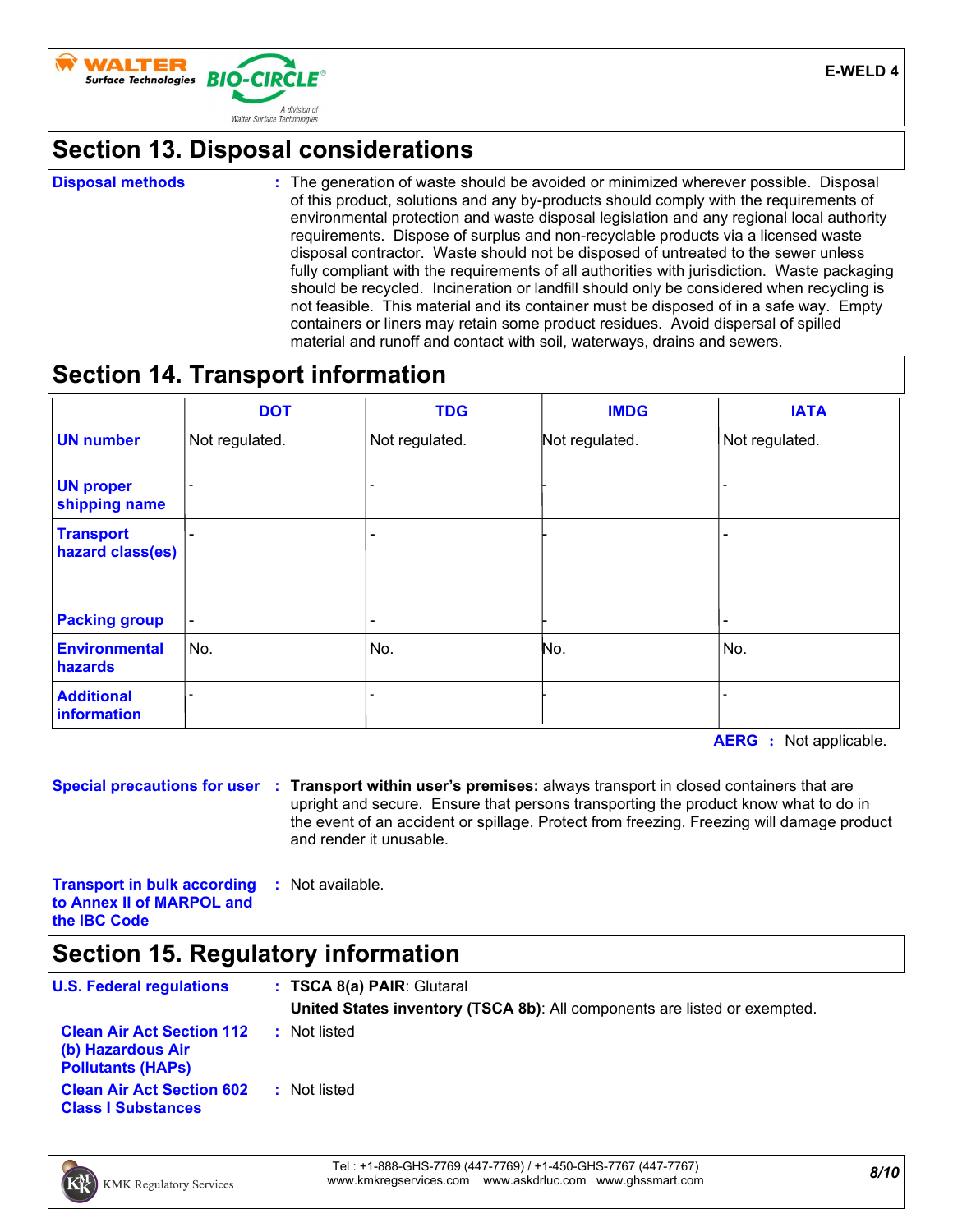

### **Section 15. Regulatory information**

| <b>Clean Air Act Section 602</b><br><b>Class II Substances</b> | : Not listed |
|----------------------------------------------------------------|--------------|
| <b>DEA List I Chemicals</b><br>(Precursor Chemicals)           | : Not listed |
| <b>DEA List I Chemicals</b><br>(Precursor Chemicals)           | : Not listed |
| <b>SARA 302/304</b>                                            |              |

#### **Composition/information on ingredients**

No products were found.

**SARA 304 RQ :** Not applicable.

**SARA 311/312**

**Classification :** Not applicable.

#### **Composition/information on ingredients**

| <b>Name</b>         | $\frac{9}{6}$ | <b>Fire</b> | <b>Sudden</b><br><b>hazard release of</b><br><b>pressure</b> | <b>Reactive</b> | Immediate<br>$ $ (acute)<br>health<br>hazard | <b>Delayed</b><br>(chronic)<br>health<br>hazard |
|---------------------|---------------|-------------|--------------------------------------------------------------|-----------------|----------------------------------------------|-------------------------------------------------|
| Polyethylene Glycol | - 5           | No.         | No.                                                          | No.             | Yes.                                         | No.                                             |

#### **SARA 313**

No products were found.

#### **State regulations**

**Massachusetts :**

- 
- : None of the components are listed. **New York :** None of the components are listed.
- **New Jersey :** None of the components are listed.
- 
- **Pennsylvania :** None of the components are listed.
- **California Prop. 65**

No products were found.

### **Canada**

| <b>Canadian lists</b>      |                                          |
|----------------------------|------------------------------------------|
| <b>Canada inventory</b>    | : All components are listed or exempted. |
| <b>International lists</b> |                                          |
| <b>National inventory</b>  |                                          |
| <b>Australia</b>           | : All components are listed or exempted. |
| <b>China</b>               | : All components are listed or exempted. |
| <b>Europe</b>              | : All components are listed or exempted. |
| <b>Japan</b>               | : All components are listed or exempted. |
| <b>New Zealand</b>         | : All components are listed or exempted. |
| <b>Philippines</b>         | : All components are listed or exempted. |
| <b>Republic of Korea</b>   | : All components are listed or exempted. |